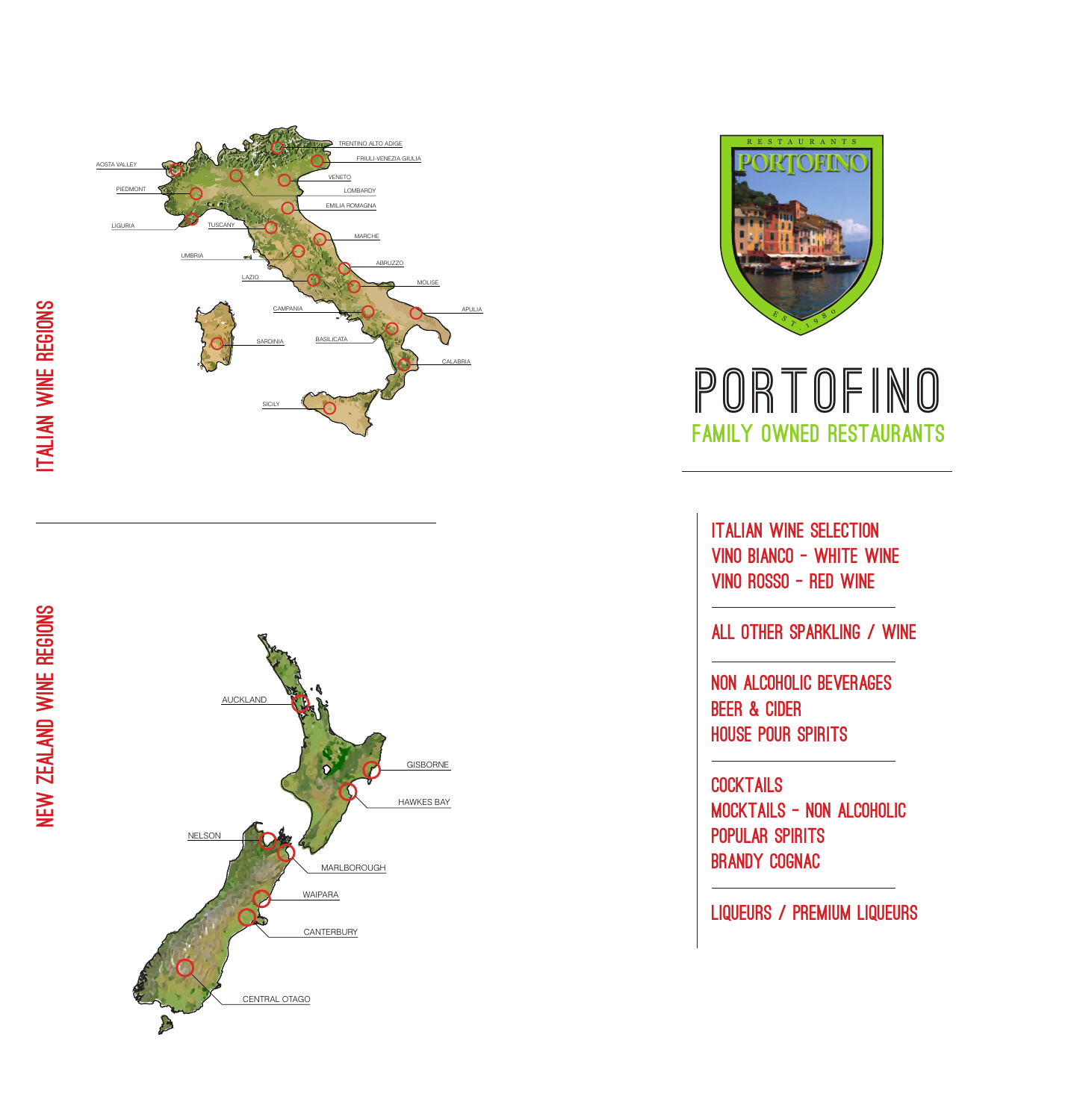# ITALIAN WINE SELECTION

Gino & Kiro have personally selected these wines to enhance the menu

### VINO BIANCO - WHITE WINE

|                                                                                                                         | <b>GLASS BOTTLE</b> |
|-------------------------------------------------------------------------------------------------------------------------|---------------------|
| <b>Bianco di Casa (House White) - Italy</b>                                                                             | 10.0 / 40.0         |
| An crisp Italian white, flavours of summer fruit.                                                                       |                     |
| Pinot Grigio DOC Santa Margherita - Alto Adige<br>A dry style wine with an appealing flavour of Golden apples.          | 65.0                |
| <b>Pinot Grigio DOC - Veneto</b><br>Delicately floral with subtle hints of crisp citrus.                                | 12.0 / 50.0         |
| Vernaccia De San Gimignano DOCG- Cecchi - Tuscany<br>Floral and citrus notes with a refreshing crispness on the finish. | 49.0                |
| <b>Chardonnay IGT - Veneto</b><br>Richly aromatic, with tropical fruit flavours.                                        | 54.0                |

### VINO ROSSO - RED WINE

 $\overline{\phantom{0}}$ 

 **GLASS BOTTLE**

| Rosso di Casa (House Red) - Italy<br>An elegant Italian red, flavours of soft red fruit.                                                                                                           | 10.0 / 40.0                           |
|----------------------------------------------------------------------------------------------------------------------------------------------------------------------------------------------------|---------------------------------------|
| Lambrusco - Italy<br>A luscious sweet sparkling red from the birthplace of Ferrari.                                                                                                                | 39.5                                  |
| Montepulciano d'Abruzzo - Abruzzo<br>Excellent structure, harmonious and a good tannins.                                                                                                           | 12.5/49.0                             |
| <b>Chianti DOCG - Tuscany</b><br>Intense summer bouquet of red fruits with a hint of violets.                                                                                                      | 13.0 / 53.5                           |
| <b>Chianti Classico DOCG - Tuscany</b><br>Intense and persistant, its stucture is large and with great balance.                                                                                    | 62.0                                  |
| <b>Chianti Riserva DOCG - Tuscany</b><br>Aromas are full, with elegant fruit flavours and lingering finish.                                                                                        | 58.0                                  |
| <b>Sangiovese DOC - Italy</b><br>"The pleasure of intensity" with hints of fruit.                                                                                                                  | 12.0 / 43.5                           |
| 'Romeo & Juliet's Wall' Passimento - Pasqua - Veneto<br>Themed around Juliet's wall in Verona, Italy, where 3000 messages<br>of love are left every day. Delicate red berries with hints of spice. | 58.0                                  |
| Nero d'Avola - Italy<br>A power packed red with blackberry, cherry and spicy oak.                                                                                                                  | 43.5                                  |
| Valpolicella Superiore Riapasso DOC - Pasqua - Veneto<br>Wild cherries and redcurrent notes. A rich and full-bodied wine.                                                                          | 64.5                                  |
| Amarone Valpolicella DOCG- Pasqua - Veneto<br>Currants, blackberries and sweet almonds with silky tannins and a long finish.                                                                       | 125.0                                 |
| Memoro NV - Italy<br>A curvee wine combinging varietals from around Italy.<br>Concerntrated yet harmonious.                                                                                        | 59.5<br><b>750ml</b><br>29.5<br>375ml |

# **LIQUEURS / PREMIUM LIQUEURS**

| Jack Daniel's Tennessee Honey - Natural honey, sweet molasses and roasted nuts              | 10.5 |
|---------------------------------------------------------------------------------------------|------|
| <b>Southern Comfort -</b> Delicious whiskey flavour with perfectly balanced fruit and spice | 10.5 |
| <b>Drambuie -</b> Unique blend of saffron, honey, anise, nutmeg with a herbal earthiness    | 11.0 |
| Cointreau - Rich orange flavour with memorable floral and herbaceous notes                  | 11.0 |
| Tia Maria - Roasted coffee balanced with light vanilla and rich caramel                     | 12.0 |
| Jägermeister - Full bodied blend of cinnamon, cloves and ginger roots                       | 11.0 |
| Hapsburg Absinthe - Beautifully aromatic with peppermint, cloves and cinnamon               | 11.5 |
| Amaro Montenegro - Full bodied blend of vanilla and orange                                  | 10.5 |
| <b>Fernet Menta - Amaro or bitter herbal liqueur</b>                                        | 11.5 |
| Fernet Branca - Amaro or bitter herbal liqueur                                              | 11.5 |
| Pimms - Medium bodied with citrus fruits and spice                                          | 10.5 |
| <b>Campari</b> - Herbaceous bitterness balanced with blood orange zest and mint             | 10.5 |
| <b>Amaretto -</b> Sweet almond balanced perfectly with dry apricot                          | 11.5 |
| Frangelico - Rich and delicate hazelnut with hints of vanilla and dark chocolate            | 10.5 |
| Sambuca - Well rounded elderflower with star anise, liquorice and spice                     | 11.5 |
| <b>Grand Marnier -</b> Superb mix of cognac with orange essence                             | 11.5 |
| Pernod - Full bodied blend of coriander, star anise and mint                                | 10.5 |
| <b>Averna</b> - Delicate orange and spice with honey notes                                  | 10.5 |
| <b>Baileys Irish Cream - Layers of cream, toasted nuts and brown spice</b>                  | 11.0 |
| <b>Ouzo</b> - Beautifully smooth spices combined in a unique mix                            | 11.0 |
| Galliano Original - Superb blend of lavender, peppermint, cinnamon and vanilla              | 11.5 |
| <b>Sambuca Black - Rich and delighful with aniseed and liquorice notes</b>                  | 11.5 |
| Kahlúa - Smooth coffee with notes of rum, corn syrup and vanilla                            | 11.0 |
| Malibu - Smooth and fresh coconut flavour with a sweet finish                               | 11.0 |
| Agavero - Sweet agave flavour with smooth herbaceous notes                                  | 12.5 |
| <b>Midori</b> - Musky melon with a unique sourness                                          | 11.0 |
| <b>Limoncino</b> - Refreshing lemon with a sweet finish                                     | 11.0 |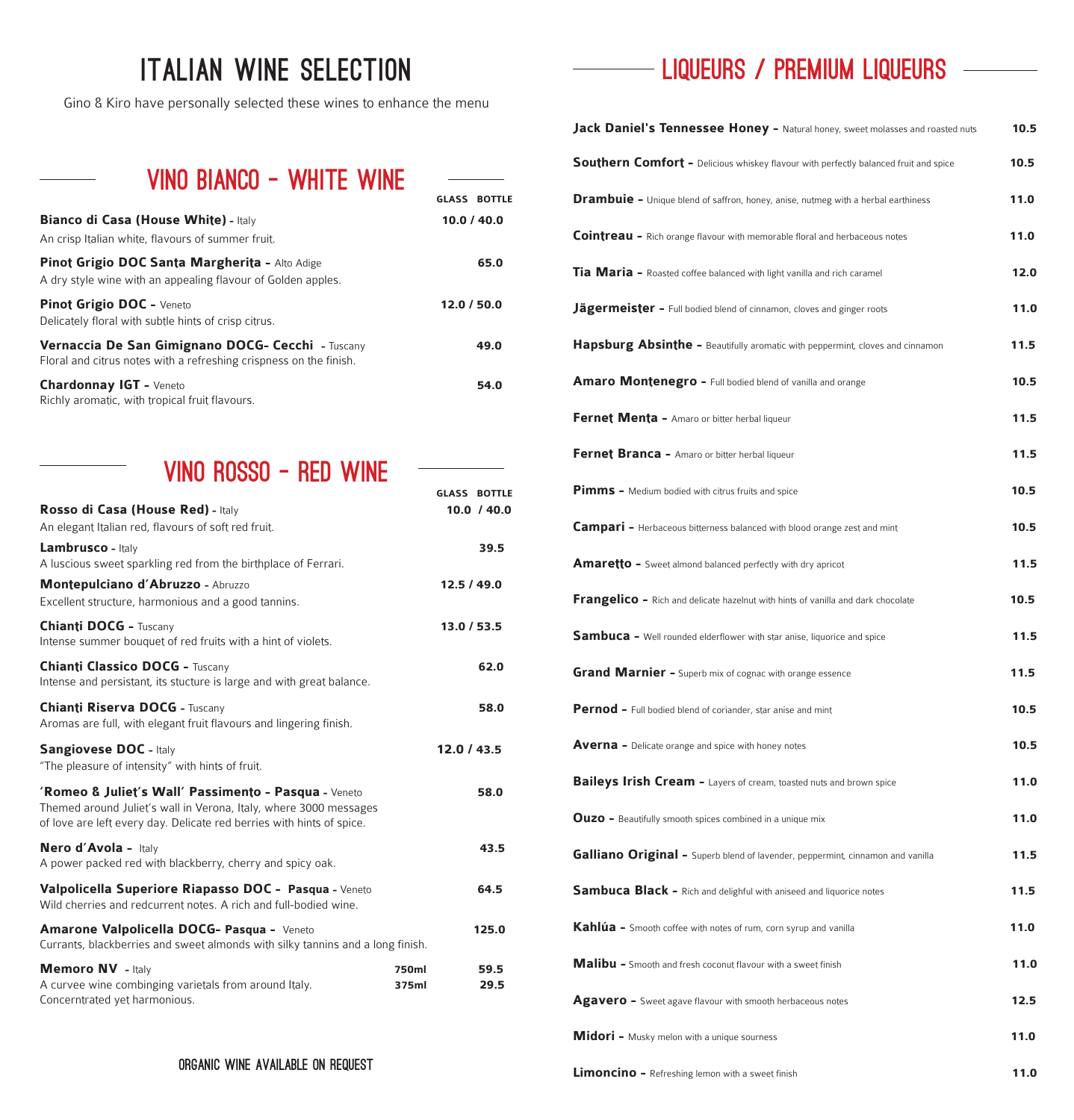# POPULAR SPIRITS

#### AMERICAN / CANADIAN WHISKY

| <b>Jack Daniel's Single Barrel - Robust flavour with smooth charcoal</b>                    | 14.5 |
|---------------------------------------------------------------------------------------------|------|
| <b>Gentleman Jack - Full-bodied with delicious fruit and spices and a silky warm finish</b> | 11.5 |
| Woodford Reserve Bourbon - Elegant vanilla with mesmerizing mouth-filling spice             | 12.0 |
| <b>Jack Daniel's -</b> Smoky toasted oak with a silky caramel finish                        | 11.0 |
| <b>Wild Turkey -</b> Sweet maple nicely contrasted with spice and char                      | 11.0 |
| <b>Jim Beam -</b> Drier oaky notes and soft malt in the finish                              | 10.5 |
| <b>Canadian Club -</b> Spicy and zesty with an almond nuttiness                             | 10.5 |

#### SCOTCH WHISKY

| <b>Isle of Jura 10 Year Old -</b> Delightful fruity oilness with just a hint of smoke and spice | 15.5 |
|-------------------------------------------------------------------------------------------------|------|
| Laphroaig Whisky - Classic ashy peaty flavour with a marzipan finish                            | 15.5 |
| Chivas Regal 12 Year Old - Ripe, honeyed apples with vanilla finish                             | 15.5 |
| <b>Glenmorangie 10 Year Old - Vanilla with a burst of flowery fruitness</b>                     | 15.5 |
| Johnny Walker Black Label - Raisin sweetness with orange zest and citrus oils                   | 15.5 |
| <b>Ballantines -</b> Tones of milk chocolate, red apple and vanilla                             | 11.5 |
| Johnny Walker Red - Cinnamon and pepper with a fruity sweetness                                 | 11.5 |

#### IRISH WHISKY

| <b>Jameson</b> – Peppered with spicy woods and a hint of sweet sherry | 11.0 |
|-----------------------------------------------------------------------|------|
| <b>Tullamore Dew -</b> Fresh fruit with light vanilla sweetness       | 11.0 |

#### TEQUILA

| Herradura Reposado - Delicious agave notes with cinnamon and spice                  | 13.0 |
|-------------------------------------------------------------------------------------|------|
| <b>el Jimador Añejo -</b> Perfectly smooth with dried fruit and a rich nutty finish | 10.5 |
| el Jimador Reposado - Deciciously balanced caramel and vanilla with smooth agave    | 10.5 |
| Jose Cuervo Anejo 1800 - Rich in flavour, smooth, rounded with spicy agave taste    | 11.5 |

#### RUM

| 11.5 |
|------|
| 10.5 |
| 10.5 |
|      |

#### VODKA

| Finlandia Mango, Lime, Cranberry - The World's finest vodka perfectly blended | 10.5 |
|-------------------------------------------------------------------------------|------|
| Absolut Vodka - Rich full-bodied and complex with distinct grain flavour      | 10.5 |
|                                                                               |      |

#### GIN

| Tanqueray Gin - A good hit of liquorice with slight spice                         | 12.0 |
|-----------------------------------------------------------------------------------|------|
| <b>Gordon's Gin -</b> Bright piny juniper, with hints of coriander and lemon zest | 10.5 |
| The Botanist Gin - Rich and mellow with a citrus freshness                        | 12.0 |

### BRANDY COGNAC

|                                                                                                   | 45mls |
|---------------------------------------------------------------------------------------------------|-------|
| <b>Vecchia Romanga Brandy -</b> An complex bouquet and an unmistakable flavour                    | 11.5  |
| <b>Courvoisier -</b> Complex aromas of ginger cookie and vanilla                                  | 16.5  |
| <b>Remy Martin XO</b> - Sweet grilled peach and marzipan offer a lovely depth and complexity 39.5 |       |
| Hennessey XO - Candied fruit and light spice aroma create a complete harmony                      | 39.5  |

# SPARKLING

|                                                   | <b>GLASS BOTTLE</b> |
|---------------------------------------------------|---------------------|
| Veuve du Vernay - France                          | 14.0 / 54.0         |
| Veuve du Vernay Rose - France                     | 14.0 / 55.0         |
| <b>Mionetto Prosecco Prestige - Veneto</b>        | 14.0 / 53.0         |
| <b>Pol Roger Brut Reserve NV - France - 375ml</b> | 69.00               |
| <b>Piper Heidsieck Curvee Brut NV - France</b>    | 120.0               |
| Pol Roger Brut Reserve NV - France                | 140.0               |

# **CHARDONNAY**

| Three Paddles - Martinborough                  | 12.0 / 49.5 |
|------------------------------------------------|-------------|
| <b>Waipara Hills -</b> Waipara                 | 14.5/56.0   |
| <b>Allan Scott 'Black Label' - Marlborough</b> | 66.0        |

# SAUVIGNON BLANC –

| <b>The Maker 'Fleur de Lis' -</b> Marlborough | 12.5/46.5 |
|-----------------------------------------------|-----------|
| Lake Chalice 'The Falcon' - Marlborough       | 13.5/54.5 |
| <b>Duck Hunter - Marlborough</b>              | 56.5      |
| <b>Jules Taylor - Marlborough</b>             | 63.5      |
|                                               |           |

### PINOT GRIS

| <b>Brookfields 'Robertson' - Hawkes Bay</b> | 12.5 / 53.5 |
|---------------------------------------------|-------------|
| <b>Squealing Pig - Marlborough</b>          | 13.5 / 55.0 |
| <b>Devil's Staircase - Central Otago</b>    | 61.0        |

### RIESLING - ROSE

| <b>Rimu Grove 'Bronte' Pinot Rose - Central Otago</b> | 14.0 / 59.5 |
|-------------------------------------------------------|-------------|
| <b>Saving Grace Riesling- Waipara</b>                 | 14.0 / 59.5 |

### PINOT NOIR

| <b>Fickle Mistress -</b> Marlborough | 14.0 / 59.0 |
|--------------------------------------|-------------|
| <b>Akarua 'Rua' -</b> Central Otago  | 15.5 / 68.5 |
| <b>Squealing Pig - Central Otago</b> | 63.0        |
| <b>Rockburn - Central Otago</b>      | 95.0        |
| OTHER REDS                           |             |

| De Bortoli Regional Reserve Shiraz - Victoria   | 13.0 / 44.5 |
|-------------------------------------------------|-------------|
| Brookfields 'Back Block' Syrah - Hawke's Bay    | 13.0 / 54.0 |
| Lake Chalice 'The Falcon' Merlot - Hawke's Bay  | 13.5 / 54.5 |
| Grant Burge Miamba Shiraz - Barossa             | 14.0/61.0   |
| <b>Matawhero Church House Malbec - Gisborne</b> | 70.0        |
| Torbreck 'Woodcutters' Shiraz - Barossa Valley  | 90.0        |